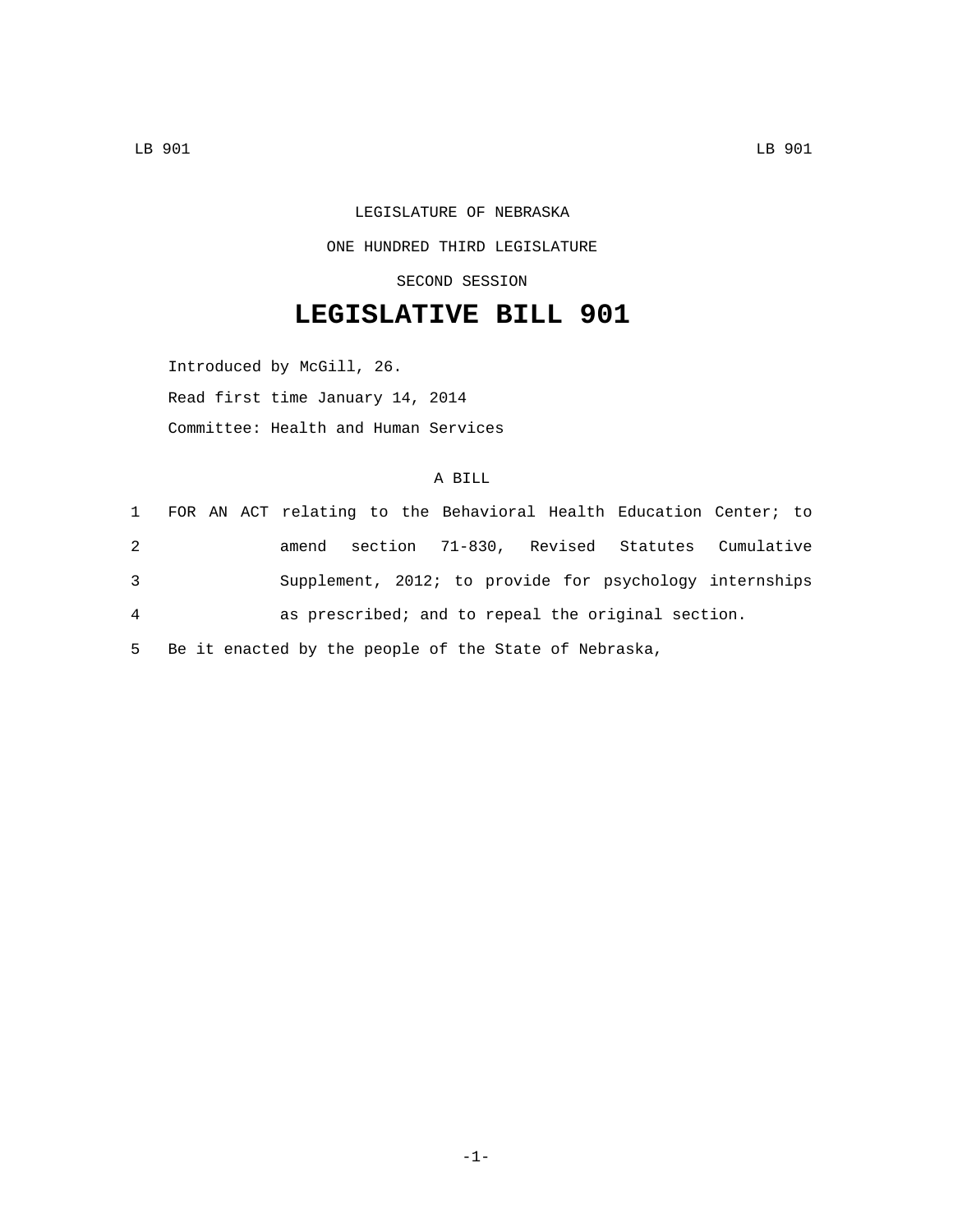Section 1. Section 71-830, Revised Statutes Cumulative 2 Supplement, 2012, is amended to read:

 71-830 (1) The Behavioral Health Education Center is created beginning July 1, 2009, and shall be administered by the 5 University of Nebraska Medical Center.

- 
- (2) The center shall:6

 (a)(i) Provide funds for two additional medical residents in a Nebraska-based psychiatry program each year starting in 2010 until a total of eight additional psychiatry residents are added in 2013. Beginning in 2011 and every year thereafter, the The center shall provide psychiatric residency training experiences that serve rural Nebraska and other underserved areas. As part of his or her residency training experiences, each center-funded resident shall participate in the rural training for a minimum of one year. 15 Beginning in 2012, a A minimum of two of the eight center-funded

 (ii) Provide funds for five one-year doctoral-level psychology internships in Nebraska within twelve months after the effective date of this act and every year thereafter and increase the number of interns in the program to ten within thirty-six months after the effective date of this act. The interns shall be placed in communities so as to increase access to behavioral health services for patients residing in rural and underserved areas of Nebraska.

16 residents shall be active in the rural training each year; and

 (b) Focus on the training of behavioral health professionals in telehealth techniques, including taking advantage of

-2-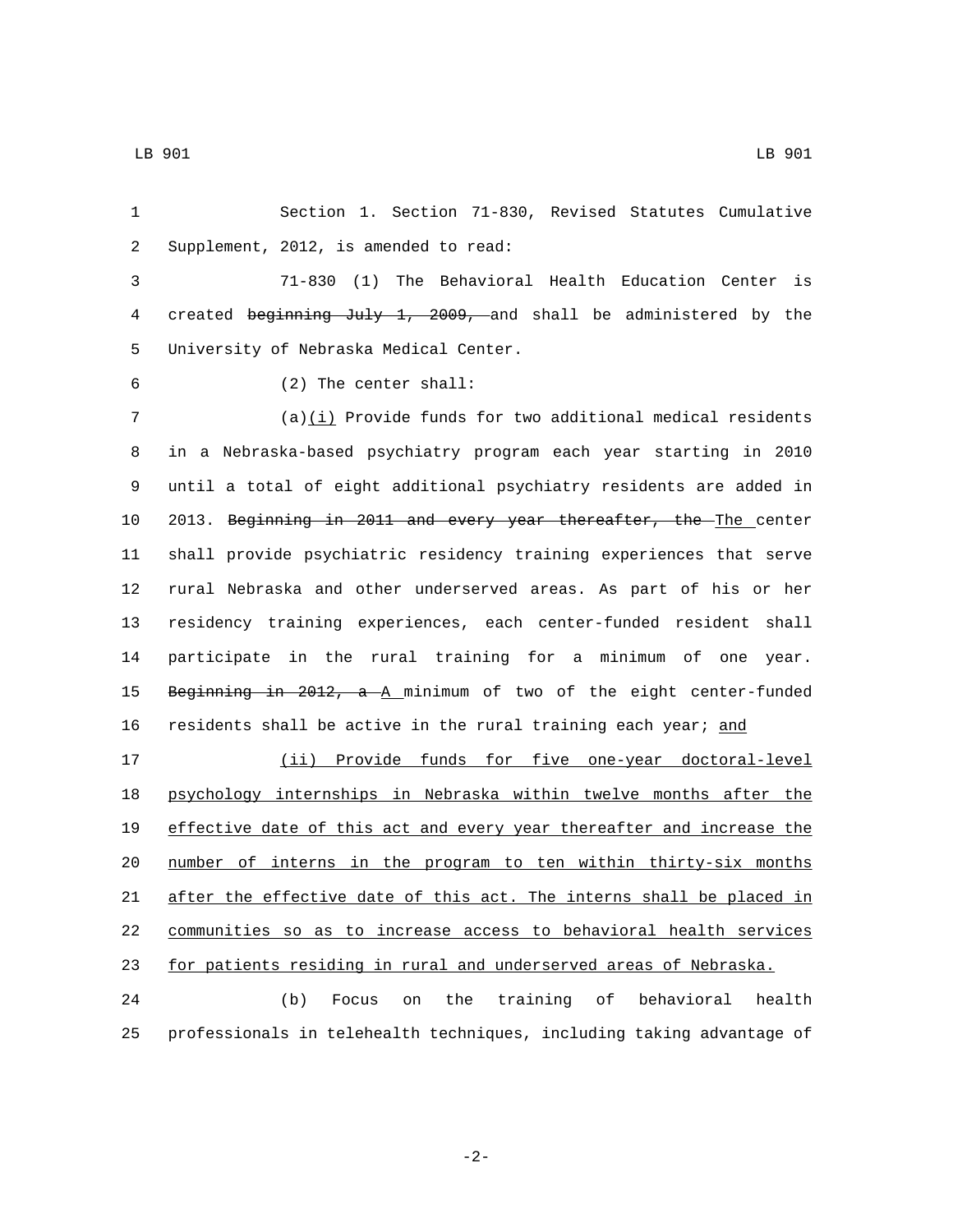a telehealth network that exists, and other innovative means of care delivery in order to increase access to behavioral health services 3 for all Nebraskans;

 (c) Analyze the geographic and demographic availability of Nebraska behavioral health professionals, including psychiatrists, social workers, community rehabilitation workers, psychologists, substance abuse counselors, licensed mental health practitioners, behavioral analysts, peer support providers, primary care physicians, 9 nurses, nurse practitioners, and pharmacists;

 (d) Prioritize the need for additional professionals by 11 type and location;

 (e) Establish learning collaborative partnerships with other higher education institutions in the state, hospitals, law enforcement, community-based agencies, and consumers and their families in order to develop evidence-based, recovery-focused, 16 interdisciplinary curriculum curricula and training for behavioral health professionals delivering behavioral health services in community-based agencies, hospitals, and law enforcement. Development 19 and dissemination of such eurriculum curricula and training shall address the identified priority needs for behavioral health professionals; and

 (f) Beginning in 2011, develop two interdisciplinary behavioral health training sites each year until a total of six sites have been developed. Four of the six sites shall be in counties with a population of fewer than fifty thousand inhabitants. Each site

-3-